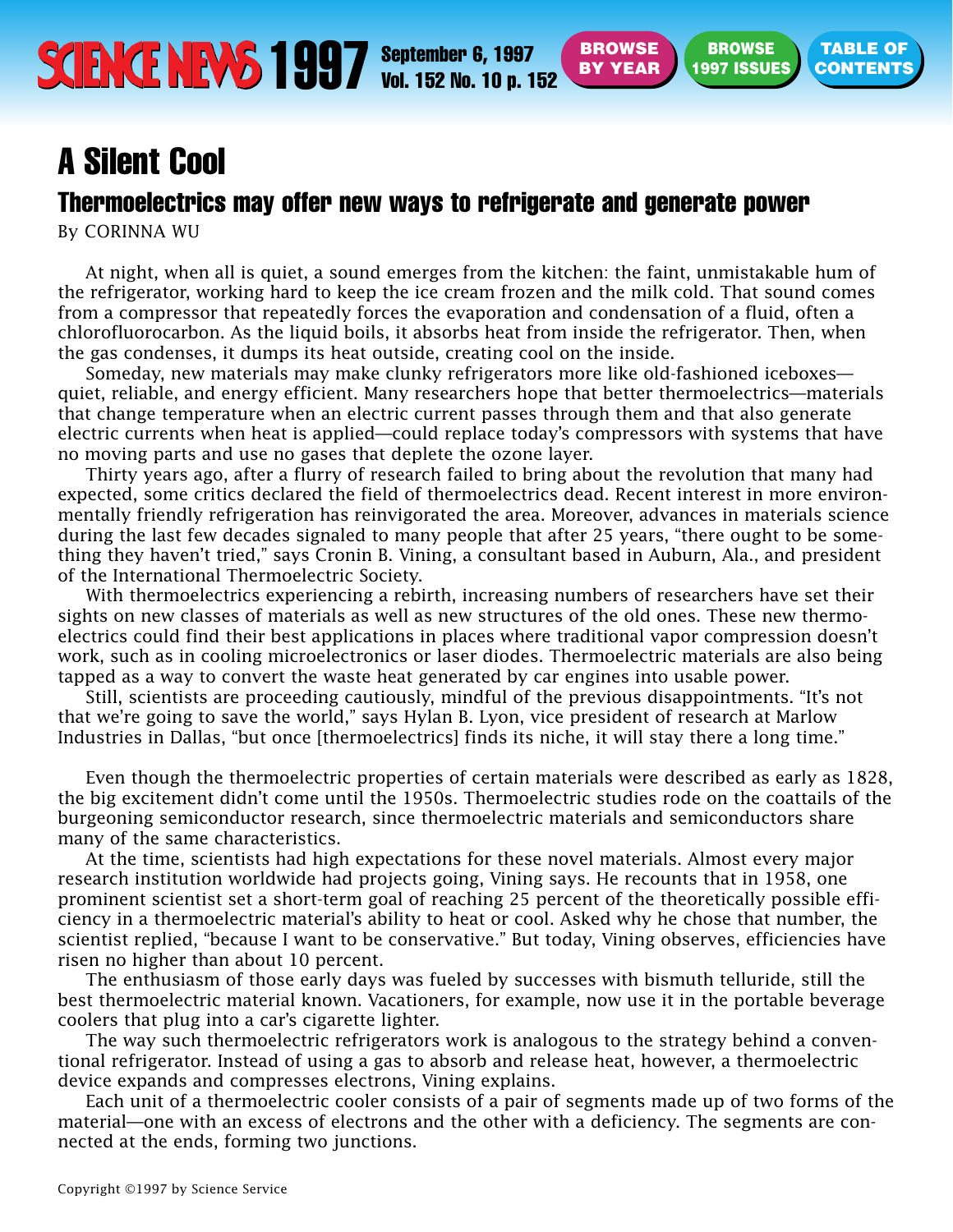September 6, 1997 **[CONTENTS](#page-0-0) SEPTEMBER 6, 1997 SPROWSE BY YEAR (1997 ISSUES) CONTENTS** 

**BROWSE [BY YEAR](#page-0-0)**

**BROWSE [1997 ISSUES](#page-0-0)** **TABLE OF**

What happens at the junctions is the key: As current travels around the circuit, electrons undergo expansion and compression as they move between materials having different electron concentrations. The changes cause one junction to cool down while the other heats up.

Despite a few practical uses of bismuth telluride, there had been no significant advances in efficiency by the mid-1960s, so labs cut back on their research. Thermoelectricity, many say, collapsed under the weight of inflated hopes.

Without breakthroughs to cheer researchers along, basic research in thermoelectrics lay stagnant for nearly 30 years. By the 1990s, researchers "thought they'd done everything that could have been done," says Vining.

Part of the frustration of finding suitable materials arises from the combination of properties necessary for good thermoelectrics. The heart of a thermoelectric refrigerator would be a material that generates a significant temperature gradient in response to an applied voltage, explains Terry M. Tritt of Clemson (S.C.) University.

The greatest cooling efficiency comes from thermoelectrics that conduct electricity well but heat poorly. Unfortunately, "only a handful of materials fit in this category," Vining says. Often, optimizing one property sends the other one plummeting.

Scientists who work with thermoelectrics have devised what they call a figure of merit, or ZT, which combines a material's electric and thermal conductivities with a measure of its capacity to generate electricity from heat. Bismuth telluride, still state-of-the-art after 40 years, has a ZT of about 1. For a thermoelectric material to come close to replacing the compressors in standard refrigerators, Lyon says, it would need a figure of merit of 4 or 5.

In a car, two-thirds of the engine's power is lost as heat through the exhaust or cooling systems. Converting some of that heat into usable power could potentially improve fuel efficiency for a new generation of vehicles. Materials for thermoelectric systems in automobiles would need ZTs of at least 2, General Motors' Donald T. Morelli predicted at the San Francisco meeting of the Materials Research Society in April.

Researchers went so long without improving the figure of merit that they began to suspect that a ZT of 1 was a natural limit. Whether that's true is "the central intellectual question of the field," says Vining. Even though there doesn't seem to be any theoretical limit to ZT, perhaps "nature's trying to tell us something, and we don't know what it is."

Besides bismuth telluride, two other materials and their associated derivatives came to the forefront during those early research years: lead telluride and silicon-germanium alloys. The triedand-true bismuth tellurides operate best between 0˚ and 47°C and rapidly worsen as the temperature increases or decreases. Lead telluride operates well at temperatures around 427°C, making it better for power generation.

There's also a need for materials that can achieve near–liquid nitrogen temperatures, below - 70°C, says Tritt. Hafnium telluride, zirconium telluride, and other pentatellurides are candidates for low-temperature operation, he says.

Silicon-germanium alloys, on the other hand, function best at very high temperatures, around 727°C, restricting their applicability for cooling and power generation to a few specialized applications. For example, the Voyager spacecraft launched in 1977 use thermoelectrics heated by radioactive sources as a power supply.

"After a quarter of a billion device hours, not one of the 1,200 thermoelectric generators on each Voyager has failed," says Vining, who used to work at the Jet Propulsion Laboratory in Pasadena, Calif.

In 1993, a pair of studies by Mildred S. Dresselhaus, Lyndon Hicks, and Ted Harman of the Massachusetts Institute of Technology jump-started the field. They showed theoretically and experimentally that ZT increases above 1 for thin semiconductor films constituting so-called quan-